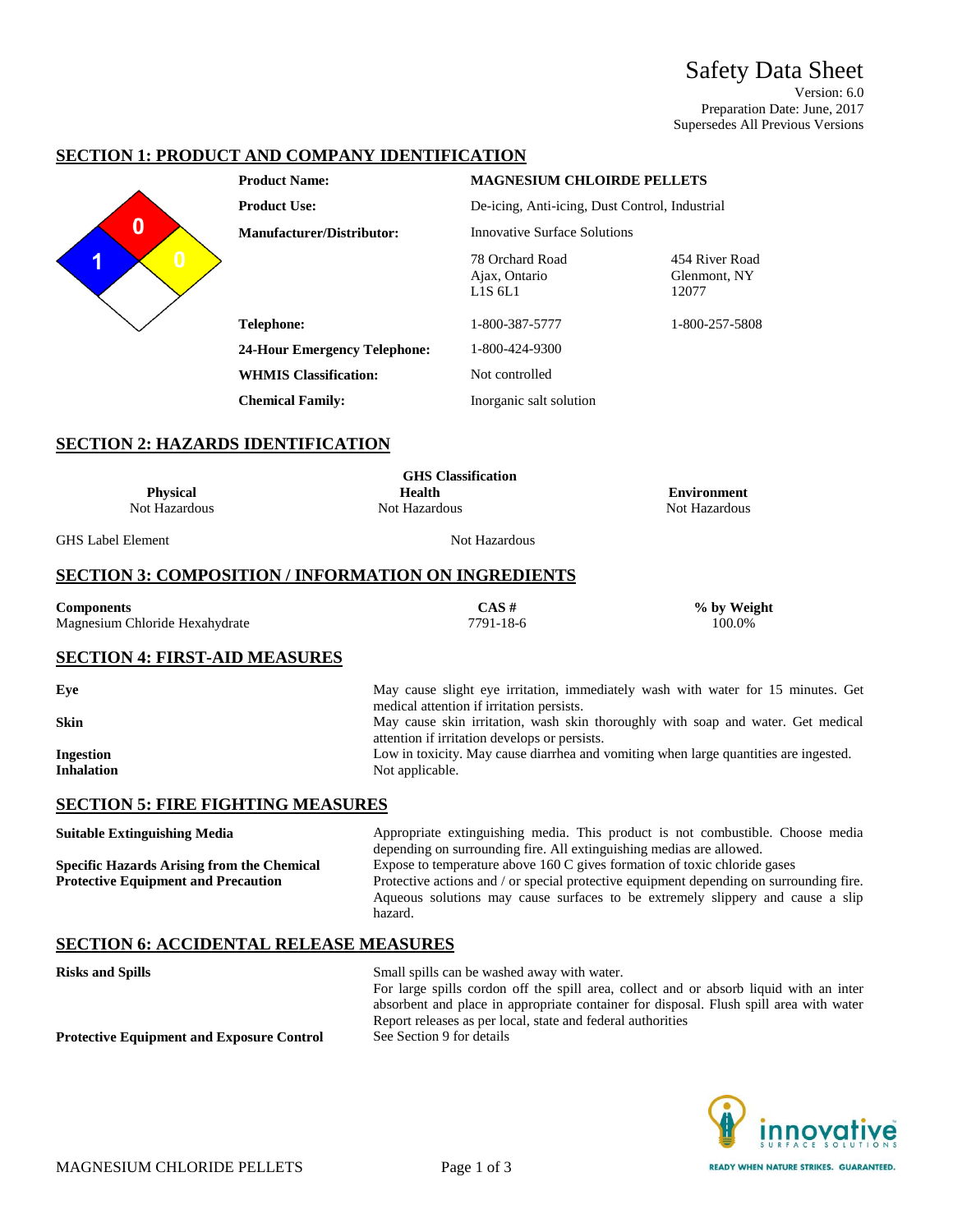## **SECTION 7: HANDLING & STORAGE**

| <b>Precaution for Safe Handling</b> | Wear protective equipment and equipment. Avoid contact with eyes, skin and clothing.<br>Avoid breathing mist or aerosols<br>Wash your skin thoroughly with soap and water after handling, if product comes in |
|-------------------------------------|---------------------------------------------------------------------------------------------------------------------------------------------------------------------------------------------------------------|
| Safe Storage / Incompatibilities    | contact.<br>Store in cool, dry, well-ventilated area away from incompatible material.<br>Carbon Steel, polyester, polyethylene and polypropylene are suitable material for<br>construction.                   |

#### **SECTION 8: EXPOSURE CONTROL / PERSONAL PROTECTION**

**Eye Protection** Wear safety goggles.

**Exposure Control** Not established, no special precaution required.<br> **Respiratory Protection** For dusty or misty conditions, wear NIOSH app For dusty or misty conditions, wear NIOSH approved dust or mist respirator. **Skin Protection** Wear rubber gloves, boots and long sleeve shirts.

# **SECTION 9: PHYSICAL & CHEMICAL PROPERTIES**

**Physical State:** Solid **Odor Threshold:** Not established **Specific Gravity:** 800-900 Kg / m<sup>3</sup> Vapor Pressure: Not determined **Solubility in Water:** 167 g / 100 g **% Volatile:** Not determined **Vapor Density:** Not determined

**Appearance | Odor:** White flake / Translucent, odorless **pH:** 8.2 @ 10% aqueous solution

## **SECTION 10: STABILITY & REACTIVITY**

**Reactivity / Chemical Stability** Not reactive. Stable under normal storage and handling conditions.<br> **Conditions to Avoid** Temperature below or close to product freezing point can give for Temperature below or close to product freezing point can give formation of crystals during storage. **Incompatible Material** Strong oxidizing agents, concentrated acids and some metals. **Hazardous Decomposition Products** Above 160 C product decomposes and emits hydrogen chloride, halogenated compounds and chloride gas.

### **SECTION 11: TOXICOLOGICAL INFORMATION**

**Reproductive Toxicity** None. **Oral (rate) LD 50** 8100 mg / Kg

**Ingestion** Ingestion may cause slight irritation with nausea, vomiting and diarrhea. **Inhalation** Inhalation of mist may cause slight irritation of nose, throat and upper respiratory tract. **Eye** May cause minor irritation with pain and tearing. **Skin** May cause slight irritation on prolonged or repeated contact. **Carcinogenicity** None of the component in the product is listed as carcinogen or suspected carcinogen by IARC, NTP or OSHA. **Appraisal** The material is classified as not toxic.

# **SECTION 12: ECOLOGICAL INFORMATION**

**Persistence and Degradability** Not applicable. **Bio accumulative Potential**  No data available. **Mobility in Soil** No data available. **Other Adverse Effects** None known.

**Eco toxicity** Fathead minnow NOEC: 1.0 g / L Ceriodaphnia dubia NOEC: 1.00 g / L Selenastrum growth NOEC: 2.0 g / L

### **SECTION 13: DISPOSAL CONSIDERATIONS**

Dispose in accordance with local, state and federal environmental regulations.